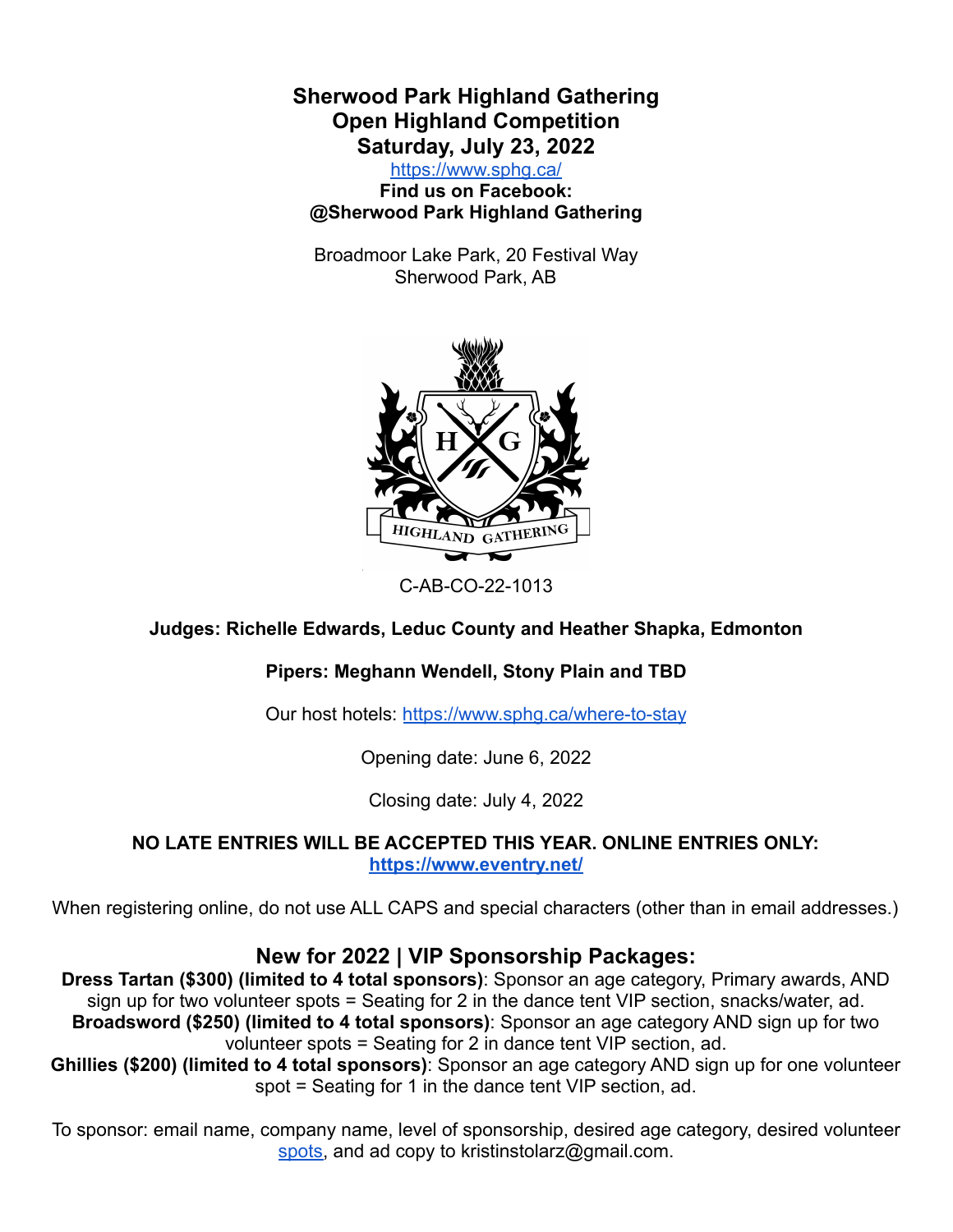# **Schedule**

#### **Saturday, July 23, 2022**

9:30-10:30 a.m.: Pre-Premier Registration 10:30 a.m.: Primary events start 11:00 a.m.: Beginner, Novice events start

1-1:30: Choreography, Intermediate, Premier registration Not before 1:30 p.m.: Choreography events start Not before 2:00 p.m.: Intermediate, Premier events start

# **Dances**

Primary

- Pas de Basque
- Pas de Basque and Highcuts
- $\bullet$  Fling (4)
- Sword (2&1)

Beginner and Novice

- $\bullet$  Fling (4)
- Sword (2&1)
- Seann Triubhas (3&1)
- Lilt
- Flora

Choreography

● Solo

Intermediate

- $\bullet$  Fling (4)
- Sword (2&1)
- $\bullet$  Lilt (4)
- Hornpipe (4)

#### Premier

- $\bullet$  Fling (4)
- Sword (2&1)
- Lilt  $(4)$
- Hornpipe (4)

Did you know? This competition is run by volunteers. We need your [help](https://signup.com/go/hdaZDXi) to make this event a success. **<https://signup.com/go/hdaZDXi>**

#### **Rules and regulations**

#### 1. **Status changes must be received by 11:59 p.m. July 9, 2022 at [kristinstolarz@gmail.com](mailto:kstolarz@hotmail.com).**

- 2. Competitions are governed by the rules and regulations of the RSOBHD and ScotDance Canada.
- 3. As per ScotDance Canada Guidelines, all costume changing MUST be done in changerooms provided.
- 4. Please see ScotDance Canada Covid Guidelines below.
- 5. There are no entry fee refunds.
- 6. Entries will be divided by age into classes after the closing date. Competitor age taken as of July 23, 2022. The Competition Organizer reserves the right to combine, split, or delete/cancel classes or events at their discretion.
- 7. It is the responsibility of parent or guardian to ensure the dancer is entered in the correct class.
- 8. All dancers must present 2022 RSOBHD cards and be in costume to receive awards. Dancers will be fined \$10.00 if the mandatory RSOBHD card is not provided at time of check-in. Any earned stamps/medals/cash will be withheld until the card is presented.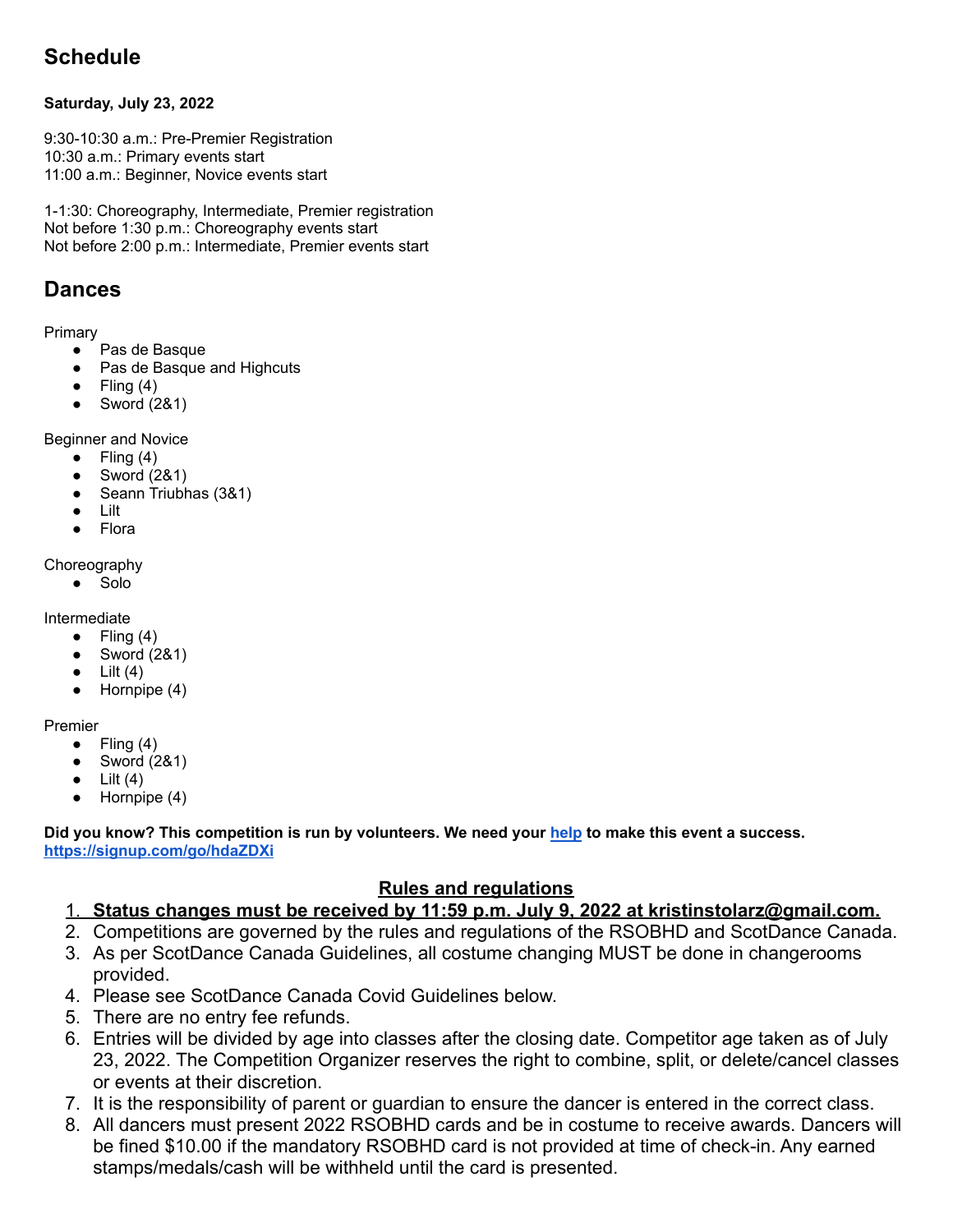- 9. Competitors dance in inverse order of entry.
- 10.Competitors must be on hand when their event is called or may forfeit the entry in that event.
- 11. Cash prizes to be awarded: **Premier 16 & over**:  $1^{st}$ -\$40,  $2^{nd}$ -\$30,  $3^{rd}$ -\$20,  $4^{th}$ -\$5,  $5^{th}$ -\$5,  $6^{th}$ -\$5.
- 12.Judges' decisions are final. No one other than the Competition Organizer and committee shall communicate with the judges.
- 13.Protests must be made in writing, signed, and given to the competition committee before the end of the competition with a \$10.00 fee. The fee is refundable if the protest is sustained.

# **Choreography rules and regulations**

- 1. Open to Beginner, Novice, Intermediate, Premier registered dancers.
- 2. Solo entries will be divided by age after the closing date. Competitor age taken as of July 23, 2022.
- 3. Solo time limit: 2 minutes.
- 4. These events are not eligible to be included in trophy point calculations.
- 5. Dancers to provide and play their own music.

| <b>Entry Fees</b>                                           |                                                      |
|-------------------------------------------------------------|------------------------------------------------------|
| Category                                                    | Fee                                                  |
| Pre-Premier (Primary,<br>Beginner, Novice,<br>Intermediate) | \$6/event                                            |
| Premier                                                     | \$7/event                                            |
| Choreography                                                | \$10/event                                           |
| <b>SDCCS Fee</b>                                            | \$1/entry                                            |
| Online service charge                                       | \$3/entry                                            |
| Admission                                                   | Free for all ages                                    |
| Programs                                                    | Will be emailed for self<br>service printing at home |

# COVID 19 PROTOCOLS

Our goal is to provide a safe, calm, inclusive and positive environment for all participants. We appreciate unexpected situations could arise on the day that may require action that is meant to protect our dancers, judges, volunteers and other participants.

This event is being held in compliance with any provincial health and safety orders, as well as facility requirements for Covid-19.

1. Public Health requirements will be continuously evaluated, and participants will be informed of any Covid-19 protocols prior to the event through social media and email.

2. In the absence of any Public Health Order mandates, the organizing committee for Sherwood Park Highland Gathering Open Highland Competition strongly encourage participants to: a. Wear a mask for your own protection and the protection of others (dancers continue to have a choice whether to wear a mask while competing) b. Maintain physical distancing wherever possible c. Frequent hand hygiene d. Stay home if you feel sick.

3. Upon registering for this event and immediately prior to the event, you agree to the requirements and recommendations of any national, provincial and local public health and other governmental authorities